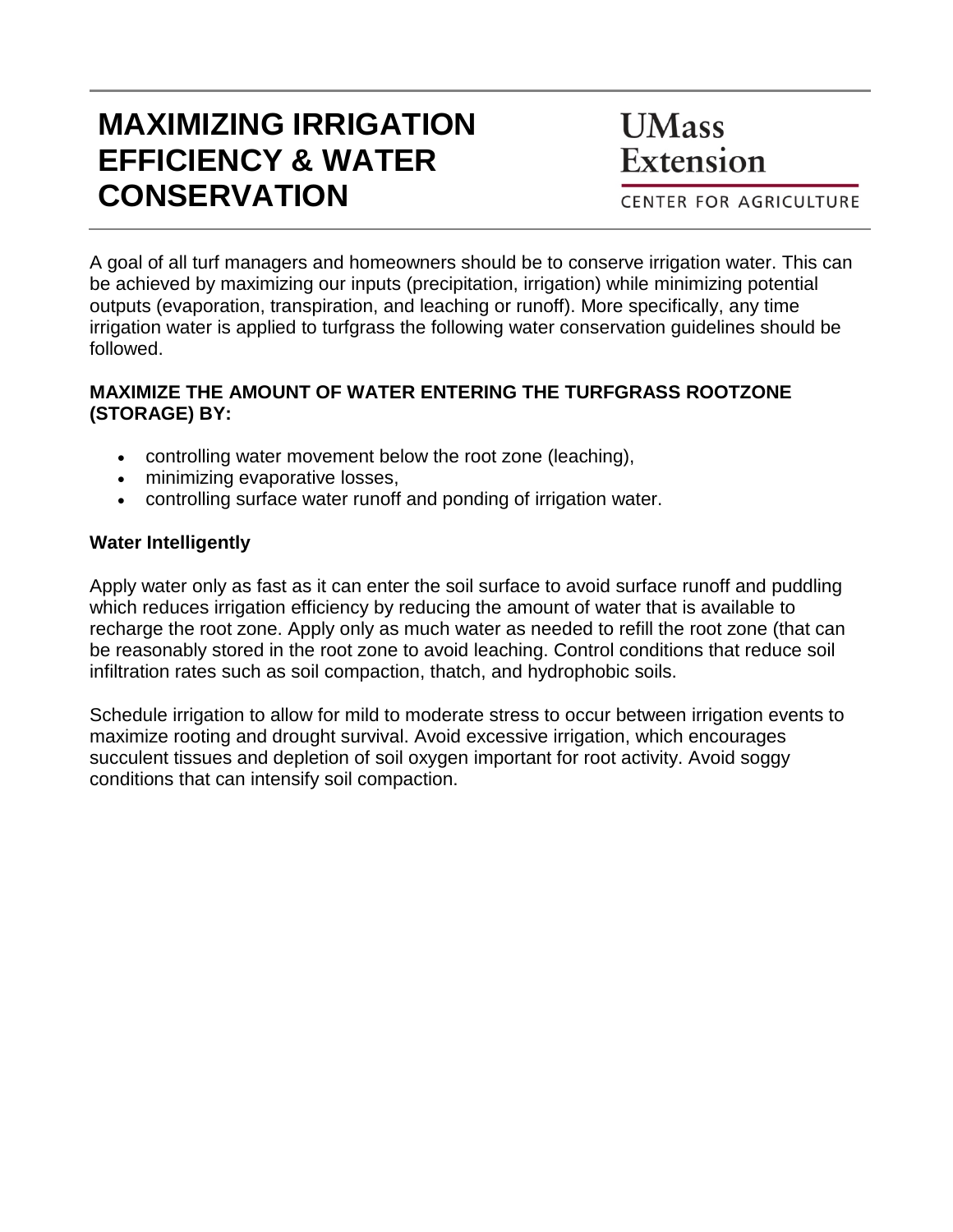

#### **Irrigation Strategies**

The primary cause of ponding and surface water runoff is applying irrigation water at rates that exceed the soil infiltration rate (the soil's ability to absorb water). Infiltration rates vary with the type of soil.

| <b>Soil Type</b>      | <b>Infiltration Rate</b><br>inches per hour |
|-----------------------|---------------------------------------------|
| <b>Sands</b>          | > 0.8                                       |
| Sandy and silty soils | $0.4$ to $0.8$                              |
| Loam                  | $0.2$ to $0.4$                              |
| <b>Clay soils</b>     | $0.04$ to $0.2$                             |

Most irrigation systems apply water at rates from 0.3 to 0.6 inches per hour. Therefore, many fine textured soils have infiltration rates below the application rate of most irrigation systems, and may be prone to puddling.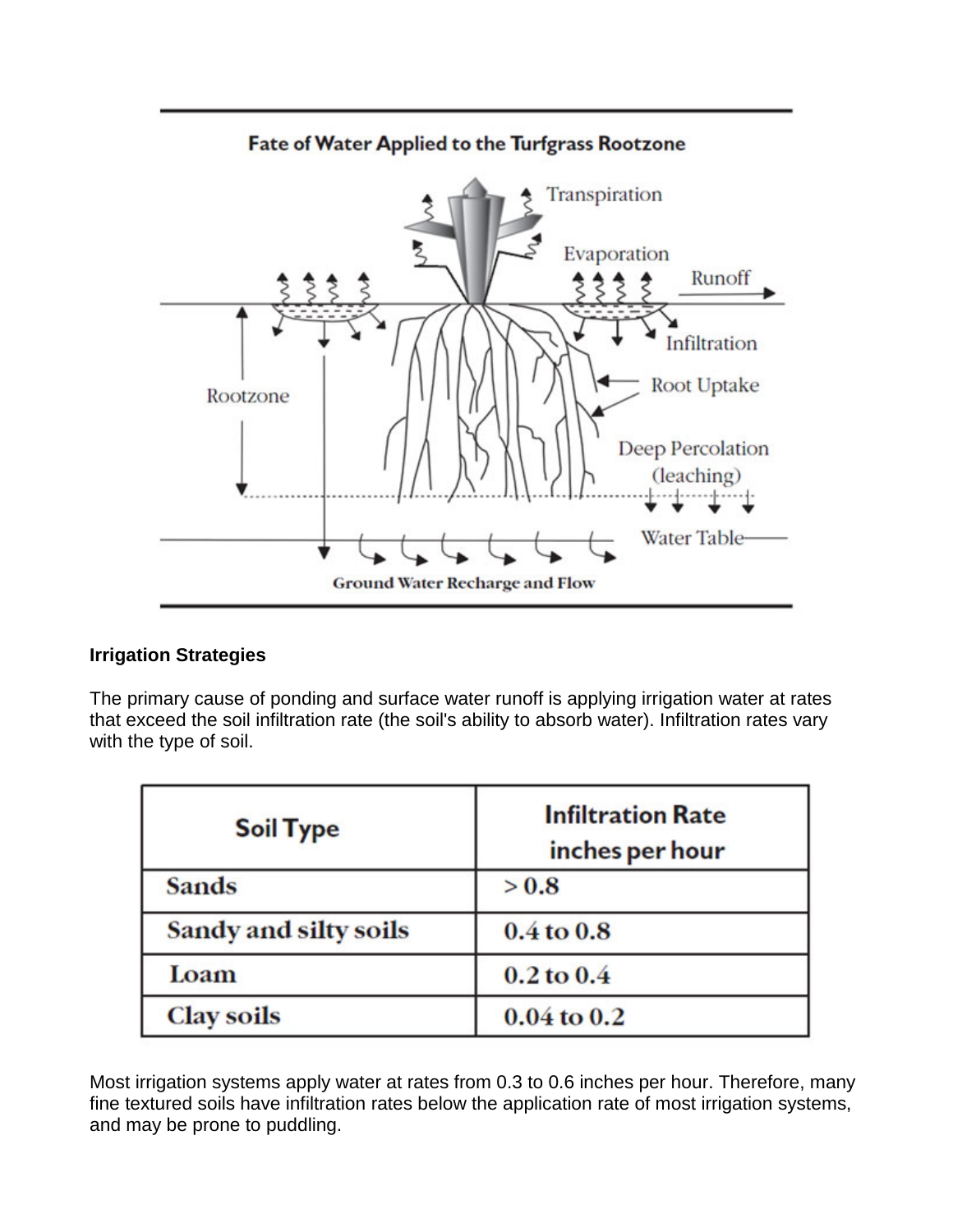On such soils and under conditions associated with low infiltration (heavy thatch, compaction), the recommended amount of water should be applied using several short cycles or multiple irrigation events (referred to as multiple cycling), rather than applying all the water in one event. The amount of time that the irrigation system is "on" actively delivering water (until ponding occurs) is at least as long as the system is "off" to allow for infiltration. Alternative strategies are to use slower application rates or low volume irrigation nozzles. For hard-to wet soils such as heavy clays another approach is to maintain higher soil moisture levels rather than cycling from field capacity to wilt which will reduce the amount of water that needs to be applied. Irrigation should be scheduled when wind conditions are minimal in order to achieve a more uniform application. Check the uniformity of your irrigation system by placing several open top containers of the same size (tuna or cat food cans work well) under the system in a grid-like pattern. Collect and measure (in inches) the water and determine the average. The appropriate amount has been applied when the rootzone has been fully recharged. Applying one inch of water (might take 2 to 3 hours) will wet most soils down to a depth of 6 to 8 inches. Furthermore, irrigation applications should be scheduled under conditions of low evaporative demand to minimize evaporative water loss. These conditions are most likely to occur during pre-dawn hours. Avoid watering just prior to or following "dew formation" (late afternoon, 4 to 8 p.m. or late moming, 10 a.m. to noon, respectively). Watering at these times favors prolonged leaf wetness which encourages disease activity.

# **REDUCE TURFGRASS WATER USE**

# **Turfgrass Species and Cultivars**

Select cultivars (and species) that have superior drought avoidance characteristics such as low water use rates and deep rooting potential. Use caution when selecting cultivars evaluated for drought survival outside your region because of geographical differences in evaporative demand and soil related stresses that can affect rooting and evapotranspiration (ET). Unfortunately, the comparative drought survival of new and recently released cultivars is limited.

#### **Mowing and Nutrition**

Mow at the high end of a species' (and cultivar) recommended mowing height range during peak root growth periods (spring and early fall) to encourage deeper rooting and drought survival. Mow often, following the 1/3, rule to minimize the amount of leaf area accumulating between mowings. If excess leaf area accumulates, water use increases. In a similar manner apply nitrogen judiciously. Low to moderate levels of fertilizer nitrogen are preferred, producing slower leaf growth rates that contribute to lower ET.

Avoid excessive nitrogen levels that:

- encourage rapid shoot growth rates (and increase ET rate);
- promote succulent tissues (which are more drought sensitive tissues); and
- result in reduced rooting depth and numbers.

A moderate green color is healthier and preferred to dark green color. Ensure adequate phosphorus and potassium levels based on soil test results. Where no potassium deficiency is indicated, potassium levels should be 50 to 75% of the nitrogen applied.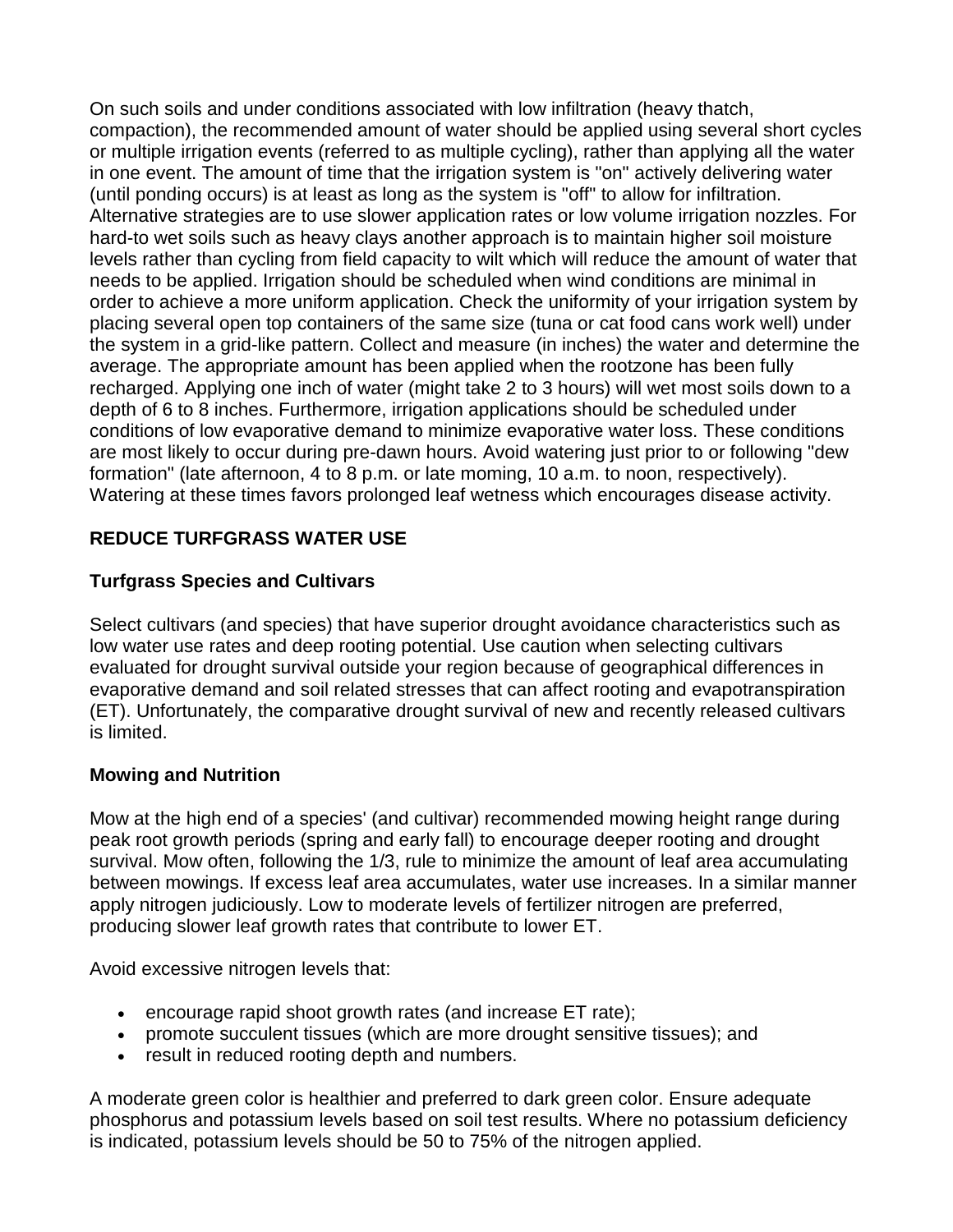# **MAXIMIZE ROOTING POTENTIAL**

There is little that can be done to prevent the inherent limitation of summer root growth decline in cool-season turfgrass other than to minimize potential stresses that may contribute to a more rapid decline that limits the full genetic rooting potential of a species or cultivar. Examples of root stresses include:

- physical and chemical stresses related to the soil such as compaction, acid conditions, aluminium (Al) and manganese (Mn) toxicity, magnesium (Mg), calcium (Ca), phosphorus (P),potassium (K) deficiencies, fertilizer salt toxicity, and low soil oxygen content.
- stresses related to cultural intensity such as excessively close mowing, improper nitrogen fertilization, and thatch, and
- insect and fungal pests (and pesticides) that contribute to reduced root activity.

#### **Control Root-Related Stresses**

*Soil pH* - maintain pH between 6.0 and 7.0 because root growth and root activity are limited below pH 5.5 and above pH 7.5.

*Compaction* - manage compaction to maximize rooting potential by maintaining optimum aeration (soil oxygen content), gas exchange (to limit toxic CO2 levels), and to minimize water-logging and prolonged soil wetness.

*Apply herbicides intelligently* - preemergence herbicides are more generally toxic to roots than to shoots. Hence, turfgrass shoots may be unaffected while root activity is severely reduced. An herbicide should be applied only as needed and according to label directions. Spot treat for broadleaf weeds when possible to limit stress and avoid blanket applications, especially when air temperatures exceed 85 °F.

*Thatch* - manage thatch to keep levels below 1/2 inch in order to promote deeper rooting into the soil and to limit rooting that is confined to the poor nutrient and water holding environment of the thatch.

# **STRATEGIES FOR MANAGING DORMANT TURF**

Under prolonged periods (2 to 4 weeks) of little or no water, grasses will cease to grow and shoots and roots will die, resulting in a straw colored turf. However, perennial parts of the plant including crown tissues (located near or at the soil surface) and nodes located on lateral stems (rhizomes and stolons) are still active and capable of regenerating new shoots and roots at the first significant rainfall. Recovery and green-up from normal summer dormancy with rain and cooler weather may take 2 weeks before 100 % green-up is obtained. In extended periods of dormancy (45 to 60 days) with little or no rainfall, only 70% recovery may be possible. If a high quality and functional turf is the goal, drought-induced dormancy can be avoided by timely watering and proper management as previously outlined. Other strategies that should be considered with dormant turf are: